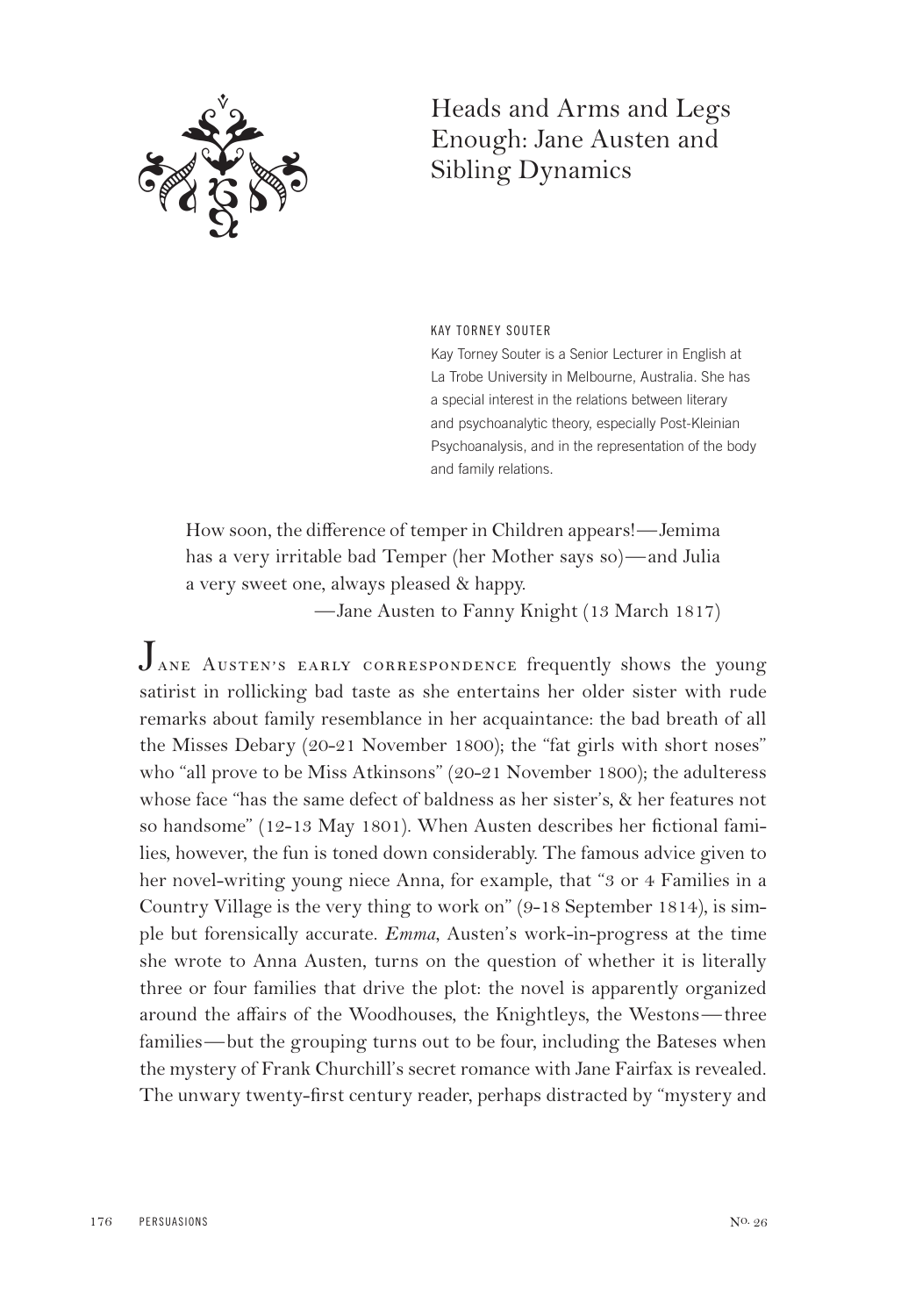finesse," as Mr. Knightley disapprovingly remarks, and for psychological and social-historical reasons, may minimize the extent to which the treatment of sibling and family dynamics drives Austen's plots, but these issues are crucial. In this paper, I therefore want to tease out Austen's treatment of family dynamics, especially in terms of sibling competition and birth order, and the implications of this treatment.

Literary criticism has certainly observed that many of Jane Austen's novels are centrally concerned with "sibling relationships" (Byatt and Sodre 3), but Austen herself does not flag the extent of her interest, and detailed analysis of her treatment of this material is infrequent. A remark from the first pages of *Northanger Abbey* suggests that her attitude to the finer points of sibling life may be dismissive: "A family of ten children will always be called a fine family, where there are heads and arms and legs enough for the number" (14). The suggestion that groups of small brothers and sisters constitute little more than a lumpen mass of functioning physiology is not far philosophically from the more affectionate description of the little Gardiners, a "troop" massed on the stairs, or waiting in the drive, their bodies a series of capers and frisks, or the wry glimpse of Christmas at the Musgroves, with unspecified numbers of noisy boys and silly girls exasperating Lady Russell. Seen superficially and from the outside, Austen implies that families of children are boring and unattractive: a multi-limbed, multi-throated, time-consuming noise and mess organism. If an analysis is made of her detailed treatment of family and sibling dynamics, however, a complex picture emerges.

My own understanding of sibling dynamics is indebted to Frank Sulloway's monumental work on birth order, *Born to Rebel: Birth Order, Family Dynamics and Creative Lives* (1996). Sulloway's thesis is that Freudian thinking about sibling behavior has overshadowed the significance of the Darwinian issues: that is, we tend to read the family in terms of Oedipal configurations, and children's erotic and conflictual relationships with parents, rather than in terms of sibling issues centering on competition. Indeed, the study of sibling dynamics has not been of much interest to contemporary social science or psychology until recently. As Freud said of infantile sexuality, mothers and nursemaids have always known that siblings turn out differently; but social theorists have not been very interested in why this might be. "The same parental neglect that somehow turns Lydia into a thoughtless flirt turns Jane and Elizabeth into independent and responsible moral agents," reflects Claudia Johnson (77), glossing a good deal under that word "somehow." In the case of the Bennet family, it is often said that parental preference shapes the girls.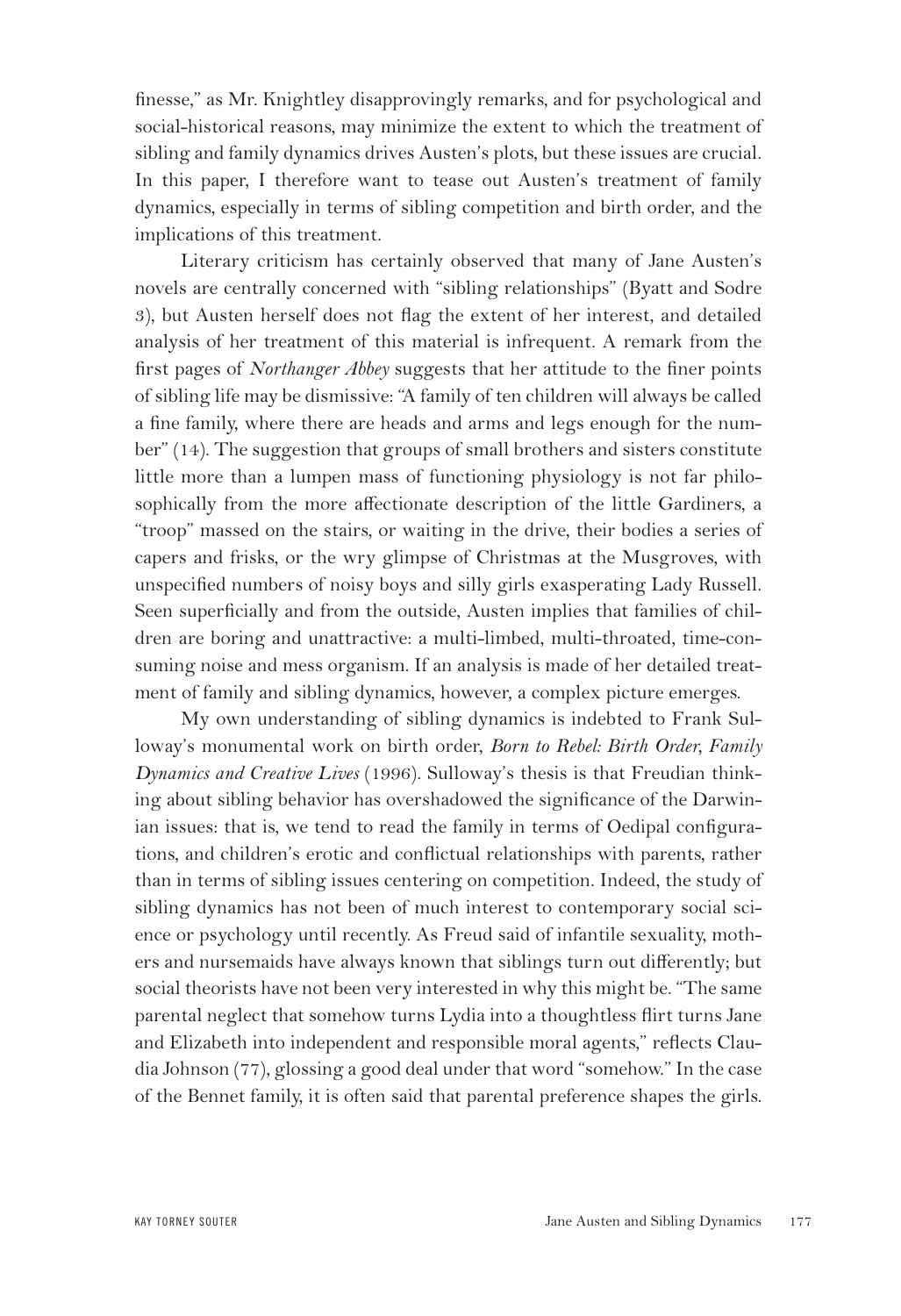There is something to this, but it is by no means clearly true: it doesn't explain Jane, Mary, or Kitty very well, for example, nor certain aspects even of Lydia and Elizabeth. More interesting from my point of view, however, is the fact that the personalities and behavior of the Bennet girls conform to a widely observed pattern of sibling personality spread, where older sibs are conventional and cautious, the younger ones are perceived as rebellious and inclined to take risks, and the middle child is ignored and obliged to be satisfied with a family niche that nobody else has taken (or wants).

Sulloway suggests that sibling issues are best understood in terms of Darwinian competition for parental investment. If this is the case, and all things being equal, one would expect firstborns, who are usually sure of their parents' interest, their inheritance prospects, and so on, to be dominant, industrious, and socially conservative, and laterborns, for whom competition with the beloved firstborn is more urgent, to be more extraverted, radical, and rebellious. Middleborns, as every parent is aware, have special issues, and are often negotiators, like Elinor Dashwood and Anne Elliot (though not Mary Bennet). Personality and sibling contrasts are magnified by the fact that firstborns can identify with whatever prevailing social or familial goal has preeminence, an effect that was exaggerated in Austen's world by primogeniture of various sorts. Younger children must "diversify," that is, find their own special niches to avoid sibling aggression and maximize parental interest. Within the basic pattern, there are attractive and unpleasant characterological versions of every sibling position, and the pattern is also affected by a number of variables. The most important of these seems to be conflict with a parent: firstborn children who are harshly treated are likely to be much more adventurous, and laterborns whose parents dislike or abuse them may be more conventional. Another confusion may be that sibling position, apparently so selfevident, may be nothing of the sort, disguised perhaps by a death, a half-sibling relationship, adoption, expulsion, and so on.<sup>1</sup>

If the reader is sensitized to the issues, the centrality of sibling dynamics is relatively explicit in those of Austen's novels where the plot is driven by primogeniture, in the case of brothers, or by brilliant marriage in the case of sisters, affecting an individual's success in life and reshaping a family. *Sense and Sensibility*, *Mansfield Park,* and *Persuasion*, novels organized around vicious competition between siblings for economic resources or mates, treat these issues in considerable detail. In *Northanger Abbey, Pride and Prejudice*, and *Emma*, however, where sibling interaction is generally less savage, the focus on sibling competition is less obvious, but siblings are still in muted competi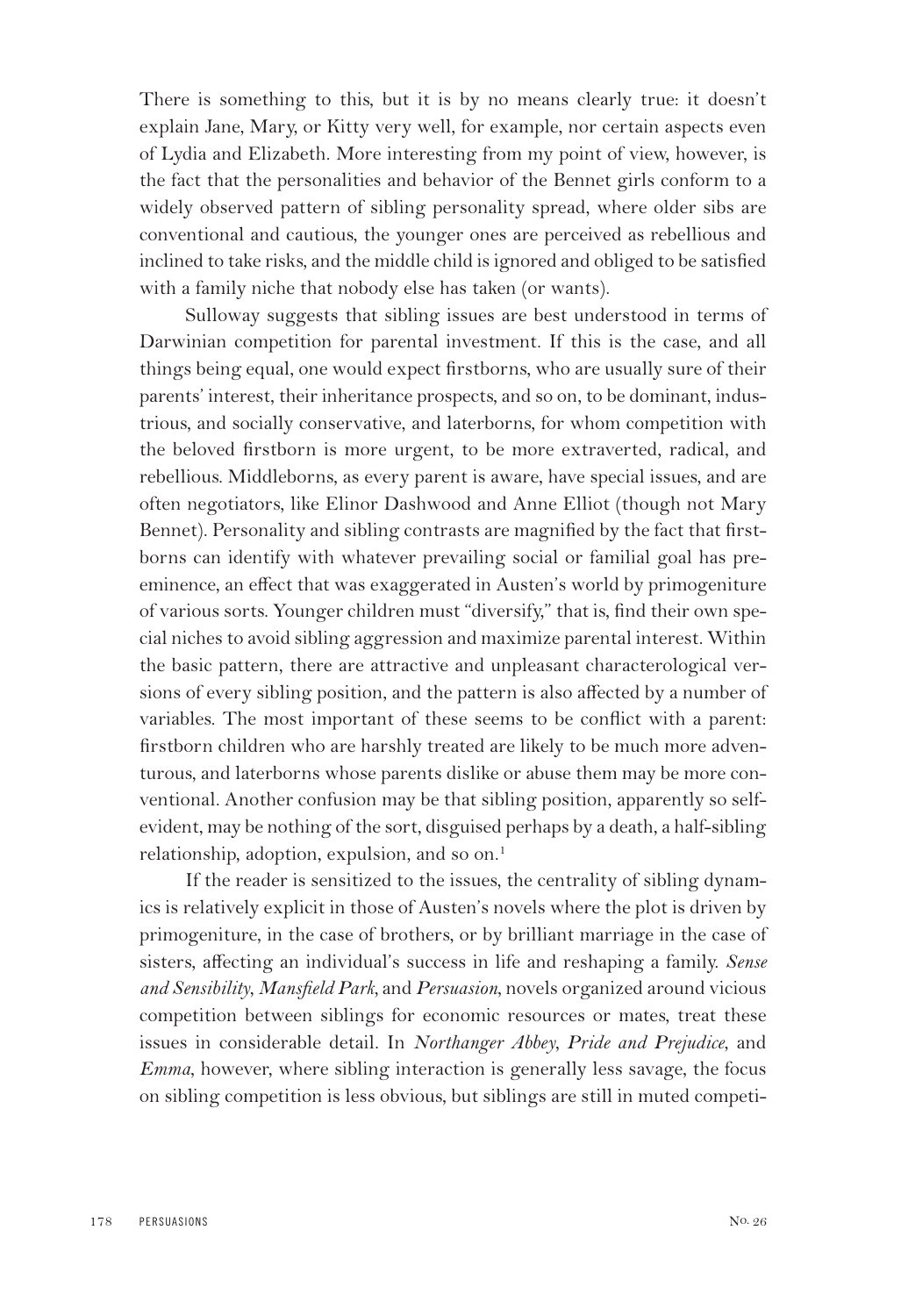tion for parental favor and family resources, and sometimes for lovers. The sibling status of Austen's central characters is always crucial to plot outcome. It has often been noticed that lovers are brother-like figures and vice-versa in Austen's work (Kirkham; Hudson), and lovers are indeed often literally brother-figures, as in the case of Edmund Bertram and George Knightley in particular. The lovers (or would-be lovers) of Austen's characters are also invariably a brother's friend, a friend's brother, or the good brother of persons unknown, and main characters, as well as many minor ones, are invariably located within a sibling set.

The plots of all the novels are in fact made up of groups of siblings interacting with each other.2 In all the novels except *Emma*, an entanglement of three sibships constitutes the plot (in *Emma* the third group consists of orphans: Frank Churchill, Jane Fairfax, and Harriet Smith; the Martin siblings are also on the sidelines). Sibships thus provide the essential intersubjective space in Austen's novels and much of their psychological structure. Only children are relatively rare: some characters have no siblings as a result of family catastrophe: illegitimacy, as in the case of Harriet Smith or Eliza Williams, or maternal death, as in the case of Frank Churchill and Jane Fairfax. Some, like Anne de Bourgh in *Pride and Prejudice*, or the Honourable Miss Carteret in *Persuasion*, live in claustrophobic family fragments with their widowed mothers; Miss Bates has become a pathetic elderly version of this sort of only child after the death of her sister Jane. It might be said that Emma Woodhouse and George Knightley get a taste of quasi only-child status after the marriage of their only sibling (and dislike it for reasons which are specific to their individual circumstances). But most of Austen's characters live in large, complex families, with a brother or sister or two, or more; and brothers-in-law, sisters-in-law, and various half- and foster-siblings to swell the pool. Sibships can be wholly persecuting, as for Anne Elliot; a mixed experience, with some obnoxious and some lovable siblings, as for the Bennet and the Price families; or merely "normal neurotic," with all siblings having both annoying and endearing characteristics, as in the case of Emma and Isabella Woodhouse and George and John Knightley.

There is much to be said about the issues raised by Austen's own sibship, although I can only glance at the issues here. Austen's position in her sibship is significant: she was the second daughter and seventh-born child in a group consisting of one absent and disabled sibling, three big boys studying with her father, and then a nursery of girl, boy, girl, boy. It is common for large families to form two or more subgroups, and Austen seems to have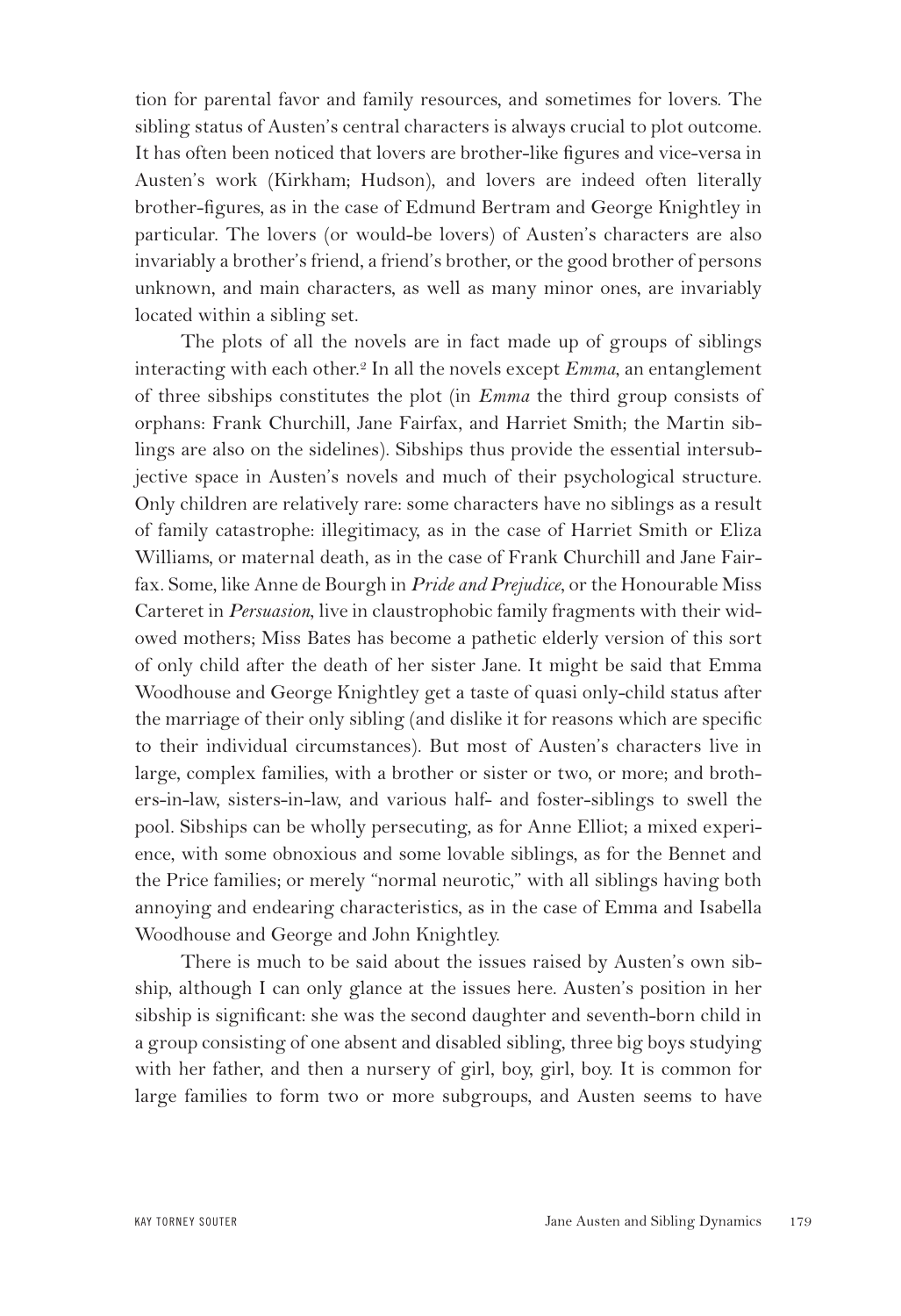found her own niche with the little ones, in twin-like closeness with her sister and taking intense vicarious pleasure in her younger brothers' exciting naval careers. Hers was perhaps a moderately privileged position: the lucky rank of seventh child, and a second-born daughter, possibly less likely to be called into action in family crises.3 Various lost siblings and quasi-siblings cluster round the edges as part of the Austen sibling set;<sup>4</sup> sibling groups intermarried with the Austen siblings.<sup>5</sup> Austen's experience of interlocking sibships, enormous by any measure, provided her with extensive data about how they work, so that her novels can depict sibling dynamics with complexity and sophistication.

The sibling world in which Austen lived and about which she wrote does not seem to have been a claustrophobic intersubjective space such as marriage can be in her novels, where the wife has no resources when her husband disappoints her and the husband decamps to his library or his hunting to escape. The sibling world provided Austen with a busy and interesting environment in which most economic, affective, intellectual, social, and business needs could be met, and in which there was plenty of room for change. It also, inevitably, became tiresomely complicated as it aged, and siblings became part of their own huge families. Towards the end of her life, ill and exhausted, the once-devoted Aunt Jane declared herself "quite tired of so many children" (23-25 March 1817); and sixteen years after her death, dutiful Cassandra Austen remarked austerely, "My possessions in great nephews and nieces are so extensive that I have done keeping an exact account of them. I know there were five born in the course of last year" (Lane 218).

In the family of children born to George and Cassandra Austen, the firstborn James was his mother's favorite and his father's heir; he duly became a clergyman and eventually took over his father's livings. The second son, George, was disabled and was cared for outside the home, in a Darwinian victory for the other children, who did not have to share their parents' attention with a particularly time-consuming sibling. The third son, Edward, achieved a spectacular example of "diversification" and sibling Nirvana, by skyrocketing out of the need for parental investment, finding himself another family where he commanded enormous parental resources, and had no annoying sibling rivals. The fourth son, Henry, diversified in classic scatterbrained laterborn style, by delighting everybody and taking on many unrelated careers. The fifth and sixth sons, Francis and Charles, ratcheted the whole thing up: they made like ultra-laterborns, parachuting right out of the family setting and into the Navy in late childhood, thus avoiding competition with and dom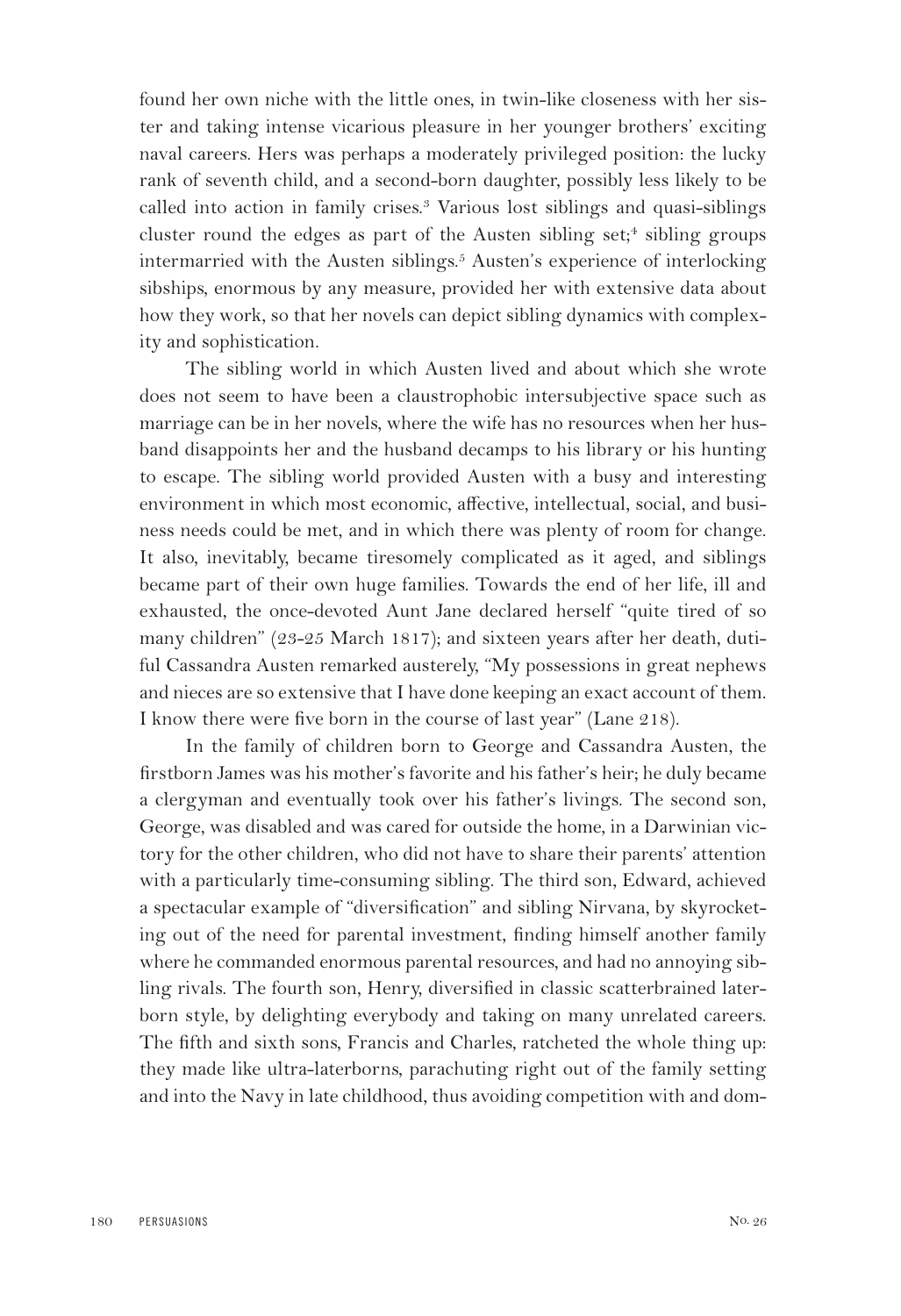ination by their three big brothers for much of the rest of their lives. Frank and Charles Austen also exemplified the laterborn interest in travel. Lastborns are said to be three times more likely to circumnavigate the globe than firstborns (Sulloway 113). Mrs. Musgrove, married to an eldest son, "could not accuse herself of having ever called [the West Indies] anything in the whole course of her life" (*P* 70); and Mrs. Croft's elder brother, the clergyman, stays quietly at home in Monkford, while her dashing younger brother sails the seas. The Austen sisters' situation was less dramatic than their brothers', but Jane and Cassandra Austen seem to have avoided open competition with each other by diversifying in ladylike ways, Cassandra celebrated in the family for her drawing, Jane for her stories and music. Their reported temperaments, too, bear the mark of the older/younger sib divide: Cassandra controlled, Jane sunny.

The Austen sibship, then, bears all the marks of a healthy and conventionally organized sibship, in which children have comfortably assumed predictable but adaptive birth-order positions. The youngest sons, Frank and Charles, seem to have calmly accepted that the family could not provide for them as it had for James, Edward, and Henry, who were all recipients of family fortunes and/or family livings. There were simply not enough fortunes and livings to go around, and, with family help, Charles and Frank found a different path.<sup>6</sup> Siblings are found to get along especially well when there is little reason to compete for parental resources, material or psychological. This seems to have been the case in the Austen family, where the parents were loving, but money tight, father busy with his several professional responsibilities as clergyman, farmer, and tutor, and mother, like Mrs. Morland, "much occupied in lying-in and teaching the little ones" (*NA* 15) as well as looking after boarders and managing an old-style semi-subsistence country household.

As a novelist, however, Austen was concerned with less successful sibships, where the comfortable, taken-for-granted outcome of birth order has been disrupted by accidents of life or the influence of social and economic structures. Many things affect the pattern of sibling interaction: family conflict, social class, gender, parental death, sibling spacing, and so on. Briefly, factors that maximize parental discrimination between siblings (such as primogeniture) tend to foster sibling disharmony: when parents are less concerned with their children, for whatever reason, the children tend to be fonder of each other. In Darwinian terms, siblings compete firstly over the need to survive childhood, and then, crucially, over the right to reproduce. In terms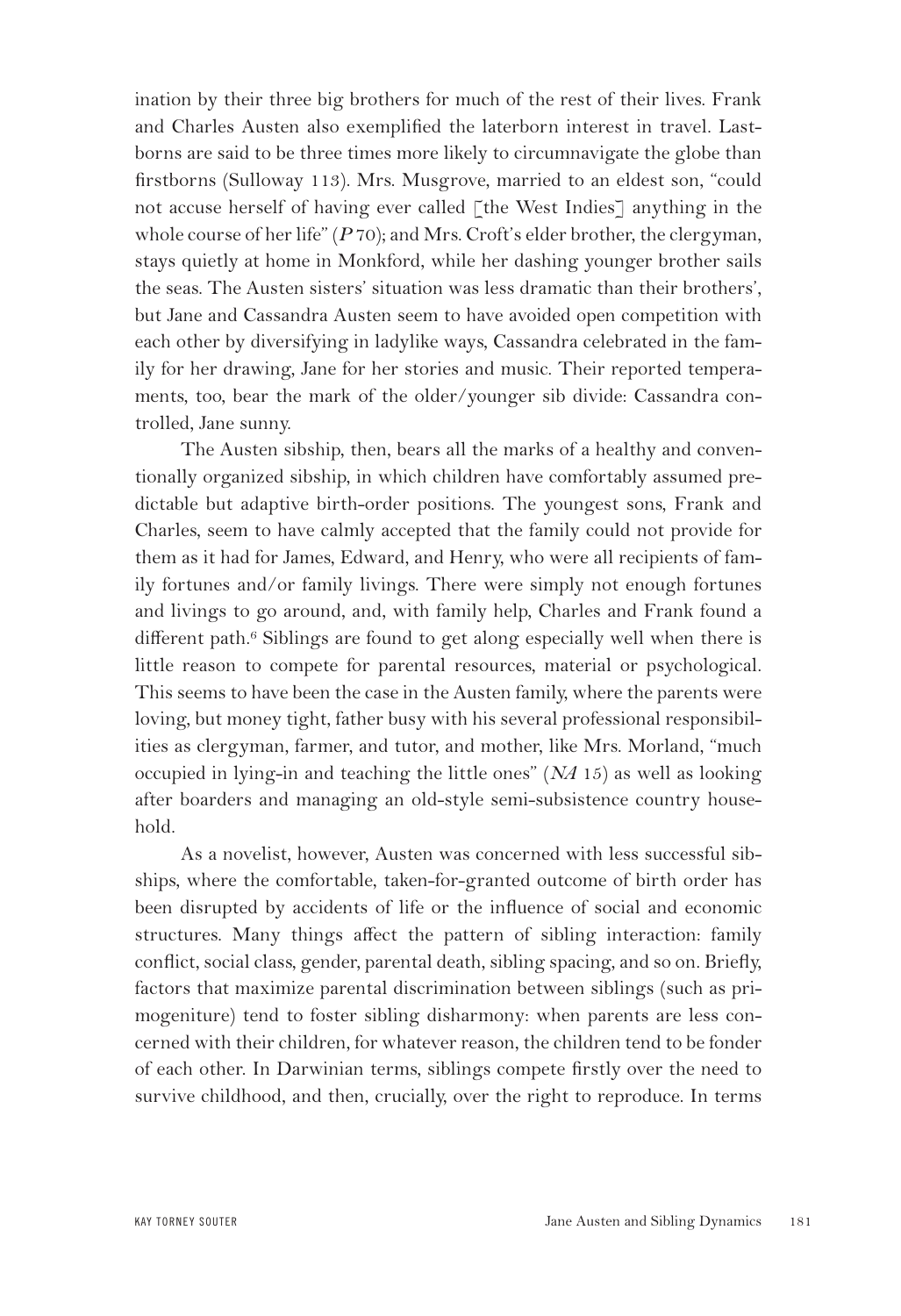of Austen's novels, sibling issues with regard to mate-selection loom large for both sexes, as Colonel Fitzwilliam, the Steele sisters, the Ferrars brothers, the Bennet sisters, the Bertram sisters, the Elliot sisters, the Musgrove sisters, and many others make clear.

Austen's plots usually focus not on the predictable oldest or the wild youngest, but rather unexpectedly on the fortunes of the second-born child. This aspect is somewhat obscured in the earlier novels: the heroine status of second-born Elinor Dashwood is not very pronounced, and neither is her birth position;7 and Catherine Morland is in fact the fourth-born child and eldest girl, although her plot function is a generic second-born to her brother James. In terms of the foregrounding of sibling issues in plotting, the choice of second-born as heroine is a surprisingly sensible move. Middleborns may be the most adaptable, and potentially reflective, of siblings. Where oldest children tend to naturalize their position in the world, and youngest children may expect to continue to be fussed over, middleborns are typically skilled tacticians and observers, inclined to "develop diplomatic skills and to cultivate coalitions . . . to *share* power with others (Sulloway 303). This is not obviously true of Mary Bennet or Marianne Dashwood (although one should perhaps think of these two as grouped with younger siblings), but it is very true of Anne Elliot, and true also of Catherine Morland, Elinor Dashwood, and Fanny Price. Middleborns are least assured of parental interest, neither the special eldest nor the special baby, and thus have a rockier, potentially more interesting, road to travel. Mrs. Bennet is particularly interested in the marital prospects of her oldest and youngest girls: the middle three are on their own in the marriage market. Mary and Kitty Bennet are pathetic examples of the middleborn as spare wheel, Elizabeth of the spectacularly adaptable one, presumably because of her "twinning" with an oldest.

Sibling issues are crucial in all of Austen's novels, but I will here sketch the issues only in terms of *Pride and Prejudice*. I choose the novel almost at random; but it might nevertheless be observed that, with its focus on the problems caused by too many sisters, this novel almost seems to demand to be discussed in this way. *Pride and Prejudice* concerns the fortunes of a sibship disadvantaged by both the parents' behavior and the social system. In many ways the plot kernel of all of Austen's novels can be described as the failure of parents to work for the maximum benefit of their children in a dangerous world. This is very much a perception from a child's point of view: parental investment is crucial in ensuring survival, certainly in the Darwinian terms of achieving reproductive success by being able to marry, but the children fear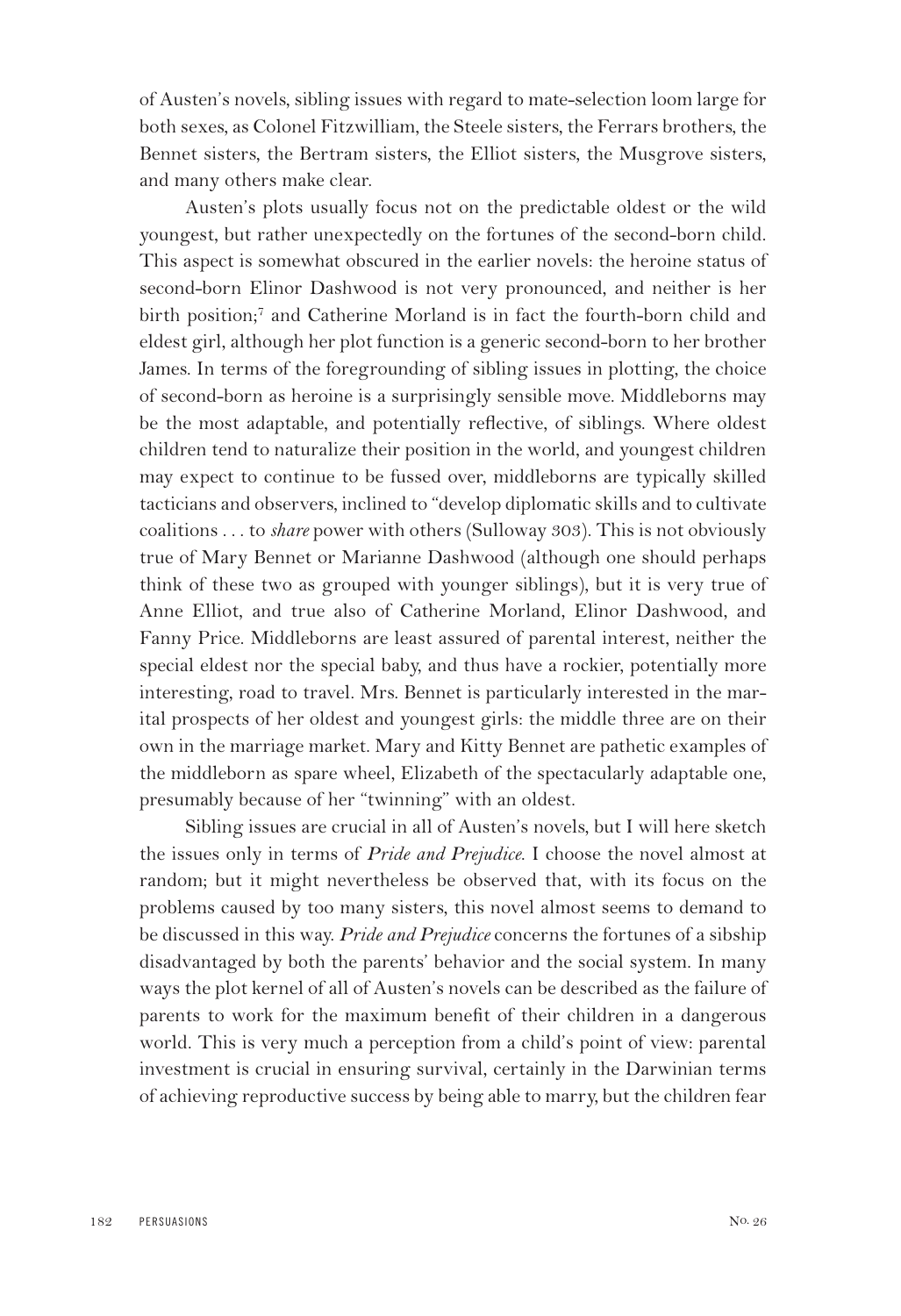that there is not enough attention to go around, or that one child may be favored over another. *Pride and Prejudice* makes the case very clearly: Mr. Bennet is expected to make sure that rich young men who move into the neighborhood will marry a daughter or two, but all fear that he may not regard the task with much interest. He also makes matters worse by provoking potential insecurities and sibling jealousies by devaluing all his daughters while testifying to his greater interest in Elizabeth.

In Darwinian terms, one expects parents to invest heavily in their children, and in certain ways Mr. and Mrs. Bennet do—but only so long as they are there to see it. That is, they make no provision for the girls' futures after the parents' deaths. Girls, of course have another way of securing their future, and this the Bennet girls go for, albeit within the firstborn/laterborn distinction, and within the parameters of their quite neglectful environment. The fact that all the Bennet girls are "out" at once, which Lady Catherine finds so unseemly, is said to be characteristic of the poorly supervised family environment, where children "tend to reach puberty earlier, to engage in intercourse earlier, and to have more sexual partners" than children reared more conscientiously (Sulloway 433). These effects, moreover, should be magnified for younger siblings, who, according to Sulloway, are also likely to engage in "mate poaching and infidelity." All of this provides a rather comic gloss on the behavior of Lydia Bennet, flirt and mate-poacher extraordinaire, whose "stout" build and precocious sexuality are constantly alluded to. Jane and Elizabeth are both relatively better behaved in their "love styles," but Jane is the most conservative and conscientious within the Bennet style. She is far more "modest" than her sisters, who all perform to the best of their abilities, Elizabeth winningly, Mary boringly, Kitty and Lydia crassly. In short, the Bennet sisters strikingly exemplify the most common sibling pattern, whereby the older sibs are better behaved, and the younger ones are less so, more inclined to take risks, and so on. The groupings are also conventional, with two pairs of twinned allies (two good, serious sisters and two naughty, frivolous sisters), and a pathetic reject in the middle. The Bennet sisters are also conventional in their attempts (within the twin pairings) to maximize parental attention by choosing one parent over the other: the older girls choosing to ally themselves with the more sensible father, the younger with the sillier mother.

So far this is sharp but a little predictable. What makes the sibling analysis of *Pride and Prejudice* interesting is the way the novel explores the sisters' interactions with other sibling groups, in particular, the Darcys,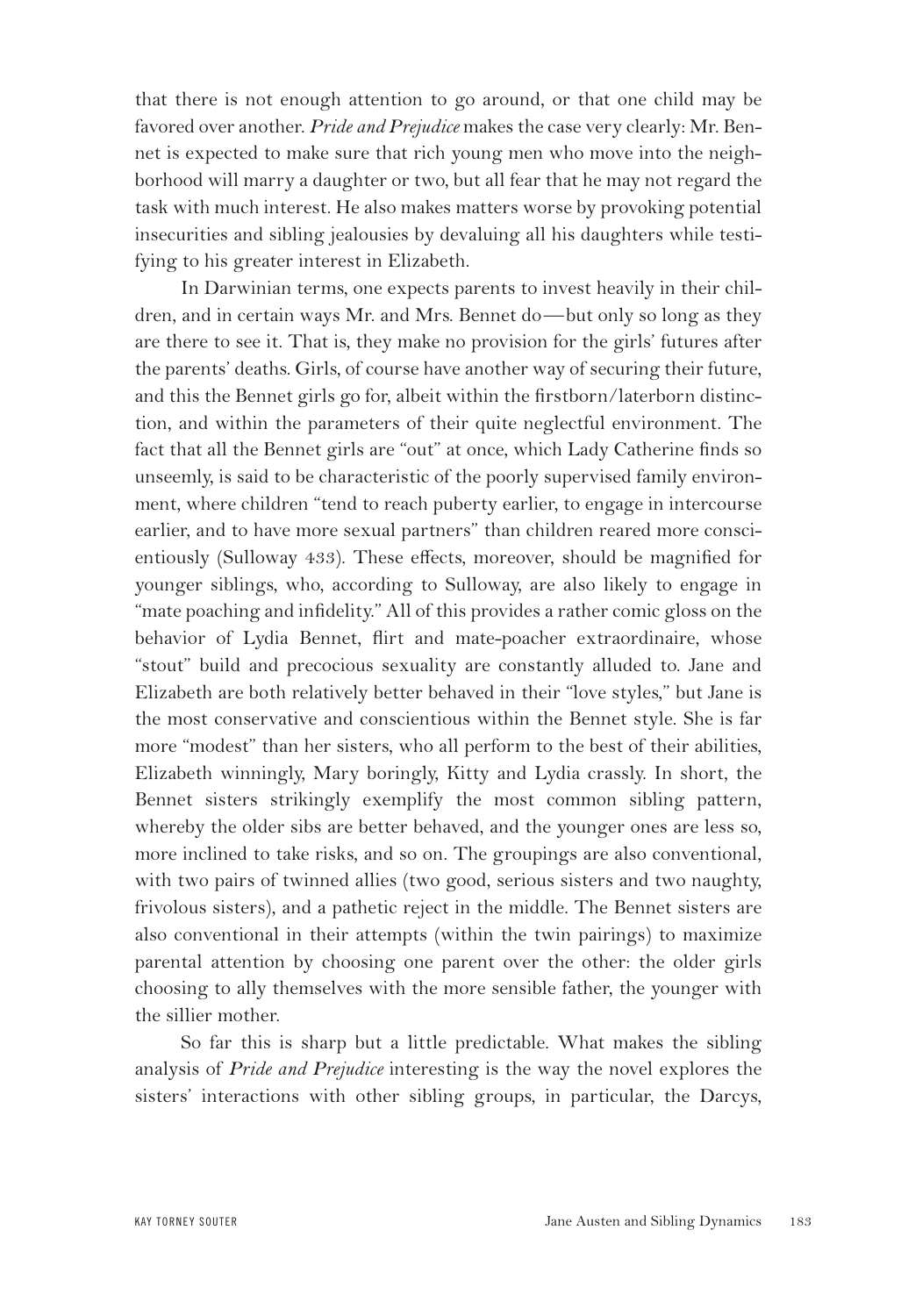including Wickham as a sort of cuckoo in the nest, the Bingleys, and the Lucases (there is also an older generation of sibling problematics in Mrs. Bennet, her brother, and her sister, and Lady Catherine and the late Mrs. Darcy). Mr. Darcy has the firstborn male style *par excellence*: "socially dominant and defensive . . . protecting their special status . . . dogmatic, cold and distant" (Sulloway 100). Elizabeth, while conscientious enough to engage him, is not so "dominant and defensive" as to compete with him—as Lady Catherine and Miss Bingley are. Wickham is a classic destructively rebellious younger brother trying to monopolize parental resources and displace the "real" children. He and Lydia are certain to end up together because of their matepoaching and anti-social styles, and Georgiana Darcy, another lastborn, is vulnerable to him, too.<sup>8</sup>

*Pride and Prejudice* devotes most of its energy to tracing the Darcy— Elizabeth relationship, where an unpleasantly classical firstborn has his world-view modified by a charming and reflective middleborn who is strongly identified, or "twinned," with a firstborn, and thus carries some of those characteristics, too, and is motivated to try to understand some of what he feels about the world. The relationship is compared and contrasted with the Bingley-Jane attraction in which the sibling issues are relatively muted. It is not completely clear whether Bingley is firstborn, although I am inclined to think that he is. He certainly has firstborn-like traits, either because of literal birth order or because he was a younger sibling in a disorganized family, as his sisters' horrible manners suggest it to have been, and thus would invert the usual pattern. In either case, however, Bingley is not "as much" the eldest as Darcy, being from an undistinguished family; and Jane, as a girl and also as a member of an undistinguished family, is likewise more modest in her eldest status. The temperaments and family status of Jane and Bingley correspond uncomplicatedly. They simply complement each other with little narrative complexity.

Some of the narrative excitement of the reader's awareness of the psychological "fit" between Elizabeth and Darcy comes from tracing of the minute variations of their complicated family positions. Darcy, as an indulged but virtuous firstborn, and heir to a vast fortune, has to contend with a corrupt adopted brother and gullible younger sister. He is in the tiring position of being the repository of all that is both informed and moral in his family, as both his cousin and his friend mischievously indicate. Elizabeth's position is similar to Darcy's in that she seems to be Mr. Bennet's son substitute, thought of as less silly than her sisters, and in having both gullible and corrupt sib-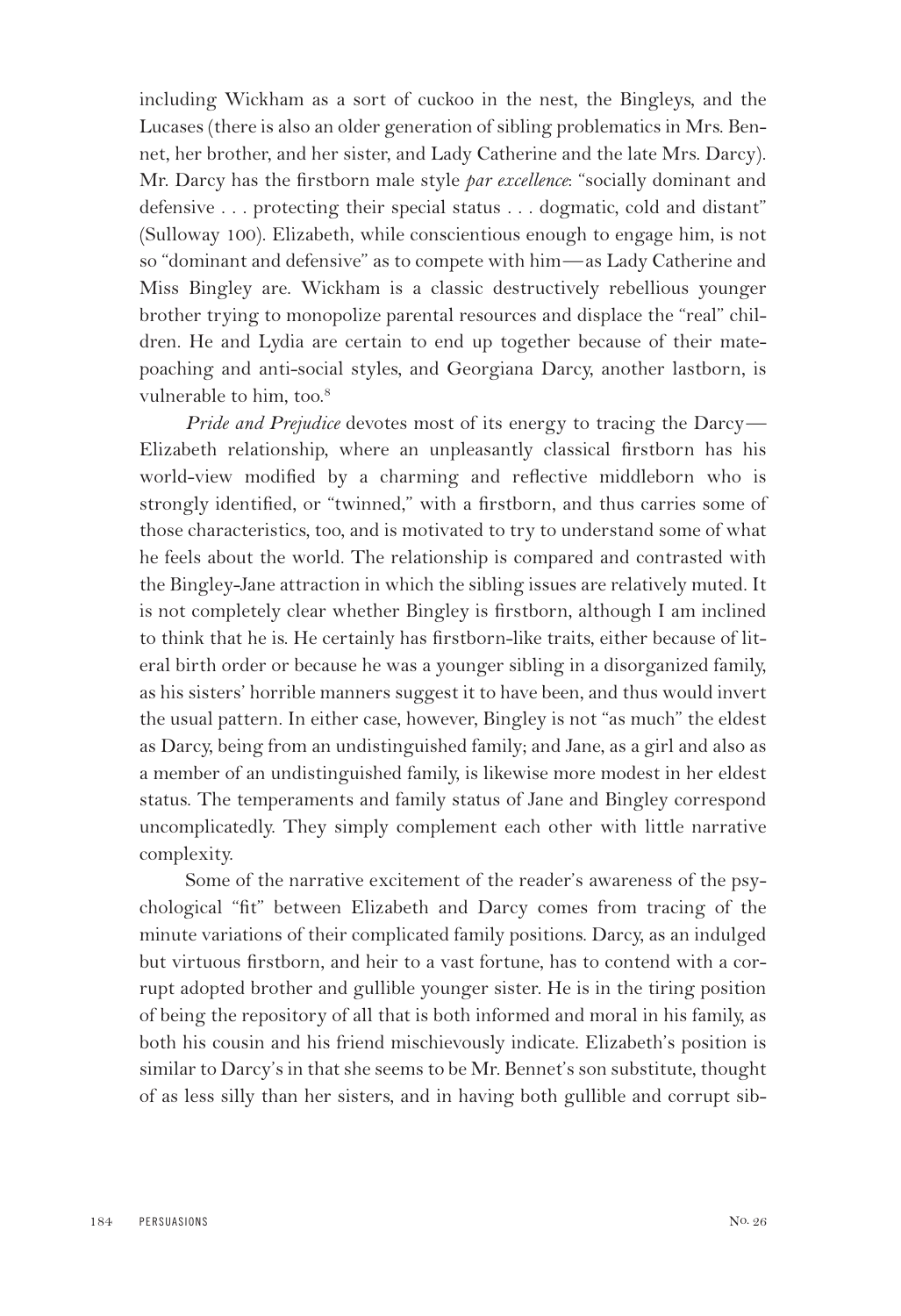lings, as well as two who are just superfluous. The echoes from other sibships (Mr. Gardiner who has two silly sisters; Charlotte Lucas who has silly brothers; and others) are played out in various permutations of the marriage question: sensible Mr. Gardiner marries a sensible woman; sensible Charlotte marries a silly man. What makes Elizabeth and Darcy so suited to each other seems to be their shared experience of suffering the crimes of younger sibs, the sibling problematics of the older generation, and Elizabeth's "twinning" with an eldest.

As a novel drafted so early in Austen's life, *Pride and Prejudice* adopts the "default birth order" model, uncomplicatedly showing older children as more sensible and reliable than their siblings. The later novels challenge this position. *Emma* shows the older of two sisters as dim and dithery, a sort of boring version of Jane Bennett, and in *Mansfield Park* and *Persuasion* the stakes are higher: siblings fight viciously for resources, the girls for lovers and the boys for money. Sulloway observes that in certain sorts of families, particularly aristocratic ones, oldest children expect the younger to act as their servants (67), and actively attempt to dispossess them. This is certainly the case in *Mansfield Park*, where Tom "rob[s] Edmund for ten, twenty, thirty years, perhaps for life, of more than half the income which ought to be his" (23), and quickly falls back on "cheerful selfishness" as comfort; and where Maria and Julia appear ready to fight each other to the death over Henry Crawford. Likewise, in *Persuasion* Elizabeth expects Anne to undertake all housekeeping and family duties; Mary Musgrove energetically argues that, being married, *she* has a quasi-oldest status, and her sisters should work for her convenience, an argument that does not influence either sister, though Anne still helps her out of kindness and a sense of propriety.

Sibling hatred seems close to the surface in Austen's later novels. This is a new development. The Dashwood sisters detest their half-brother's wife, and she seems to hate them; but their feelings about the half-brother himself are more moderate. Jane and Elizabeth Bennet are exasperated and humiliated by their younger sisters, but they do not hate them: the worst thing Elizabeth says about Lydia is that she is vain and thoughtless. Although they are very ready to leave the sibling group for marriage, the group as a whole often seems companionable enough, with the shared meals, group walks, sewing and reading circles, and so on; and of course the primary relationship is with each other, so that even the future husbands do not seem as close. Siblings are part of the social landscape, and Elizabeth accordingly accepts without remark the company of Charlotte Lucas's silly (younger) sister Maria during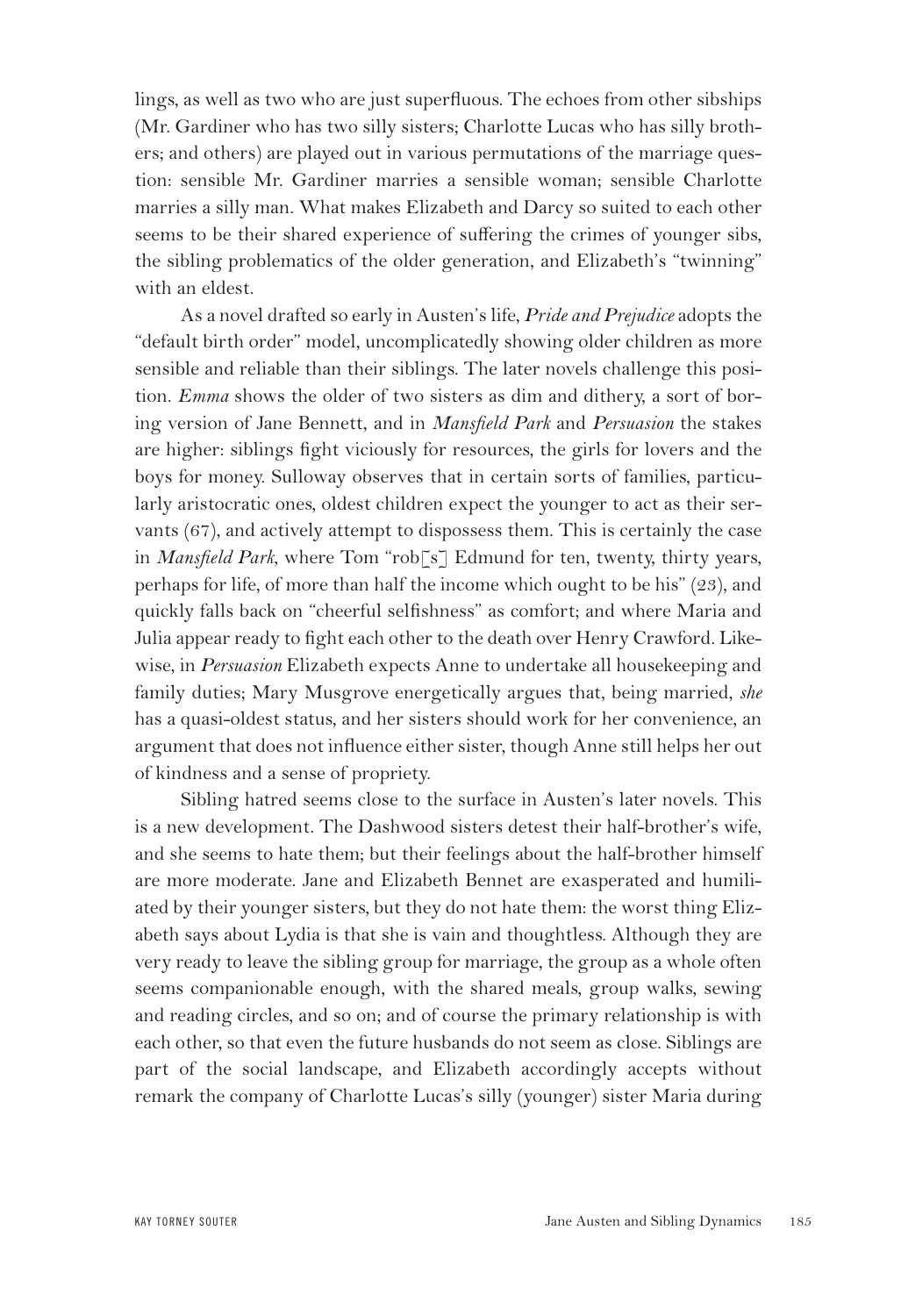a lengthy visit. In the later novels sibling feelings are not companionable. Siblings are isolated and attacked by siblings, and in *Mansfield Park* and *Persuasion* in particular, feelings for some siblings often do seem close to hatred, especially the contempt Elizabeth Elliot shows for Anne and Mary, and the cannibalistic ferocity exhibited by Maria and Julia Bertram and Susan and Betsy Price in conflict over various phallic trophies: Henry Crawford for the Bertram girls and "little sister Mary's" knife for the Prices.

*Pride and Prejudice* shows Jane Austen's virtuosity with the world of "ordinary" sibling dynamics, in which too many sisters cramp a girl's style and embarrass her at parties, where parents play favorites, and where older sisters think the younger ones are wild and frivolous and the younger ones think the older ones are stuffy. All the girls pretty much think the parents are irrelevant, with no sense of style and no sense of how things are done these days. This novel maps the "normal" effect of birth order on parental and sibling behavior very precisely, and shows how these effects influence an individual's interaction with the outside world of potential mates. The other early novels, *Northanger Abbey* and *Sense and Sensibility,* show a similar pattern. In the later novels Austen produces a set of dazzling variations on the regular course of sibling dynamics, particularly by introducing Sulloway's main variable, "conflict with a parent," to the mix, and by detailed attention to the resulting sibling hatred. Austen's novels thus move from the representation and analysis of the normal functioning of sibling groups, even irritating ones, to an interest in the darker possibilities for sibling interaction in disturbed families. Her work shows a grasp of social realities and the psychologies they support that is consistent with, and in some ways in advance of, models such as Sulloway's, which are still being developed. She understands that sibling interaction is one of the major engines of psycho-social existence, and the extent to which these matters might "plot" a life, and a novel.

## **NOTES**

1. For instance, the expulsion of second-born George Austen from the Austen family, and the "adoption" of third-born Edward, which seems to have affected the psychodynamics of the Austen sibship. In Austen's novels sibling position is also at times unclear, in the Price family, for example; and especially in the ambiguous sibling position of the Dashwood children. This actually provides the plot impetus for *Sense and Sensibility*. Because John Dashwood is a halfbrother, it isn't entirely clear to the reader or to the girls themselves whether Elinor should be considered an oldest or a second-born, and whether Marianne is the second or third child. I would argue, however, that birth order will out: Elinor acts like a second-born with some firstborn qualities (like Elizabeth Bennet, and, Marianne acts like a generic "youngest" (the real youngest, Margaret, is "off-stage" and still a child). The whole thing is satirized in Mrs. Ferrars's repeated attempts to "reassign" the birth order of her sons, where the point is that, whether he is allowed to inherit as "eldest" or not, Edward still *acts* like a first-born.